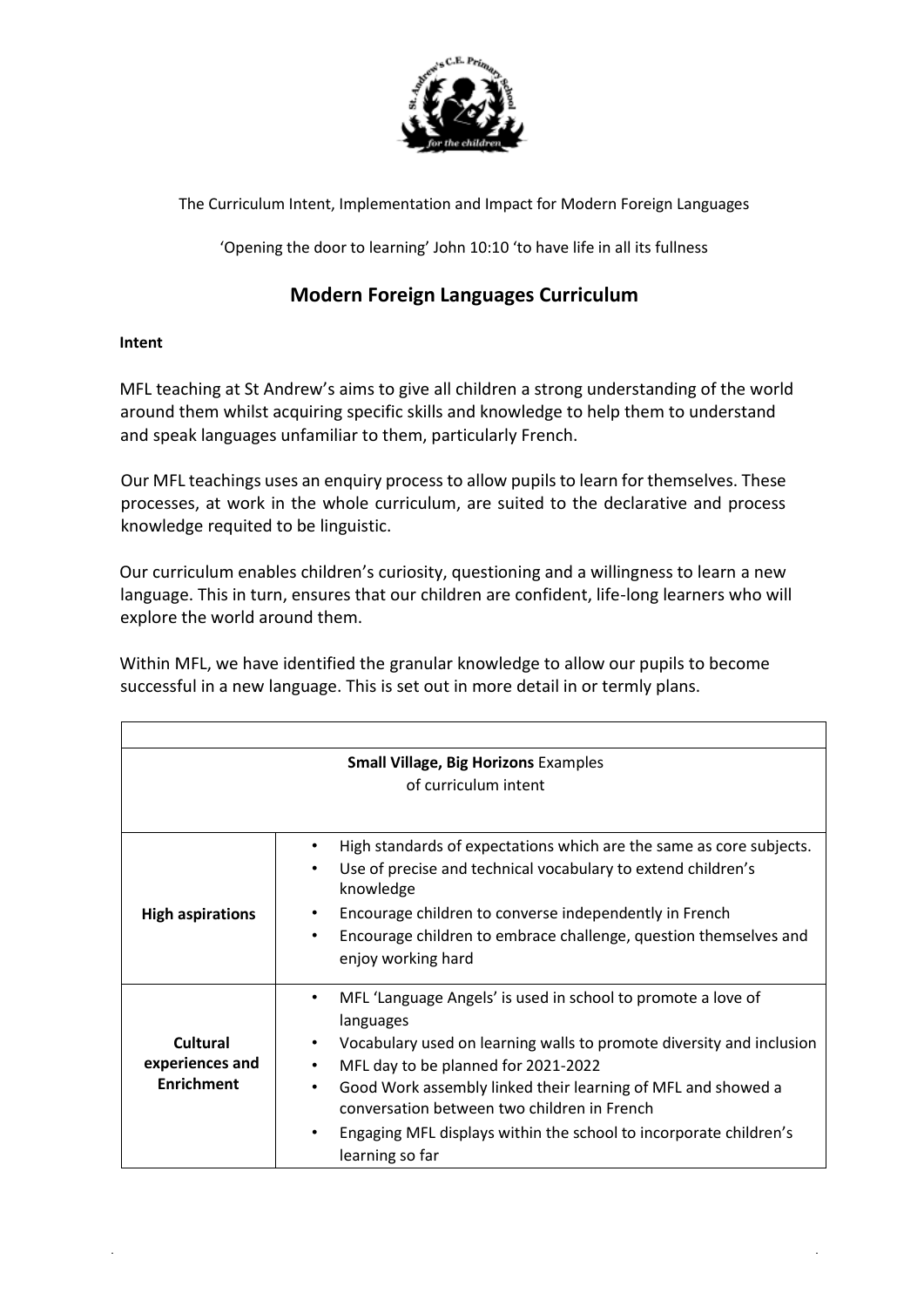| Life-long love of<br>reading                                                                                                                               | Classroom/Library have non-fiction books on display that link to<br>٠<br>topic.<br>Knowledge organiser quizzes at the end of each unit<br>$\bullet$<br>Children enjoy the 'Language Angels' programme of study<br>$\bullet$<br>which has lots of reading opportunities                                                                                                                                                                                                                                                                                                                                                                                                                                                  |
|------------------------------------------------------------------------------------------------------------------------------------------------------------|-------------------------------------------------------------------------------------------------------------------------------------------------------------------------------------------------------------------------------------------------------------------------------------------------------------------------------------------------------------------------------------------------------------------------------------------------------------------------------------------------------------------------------------------------------------------------------------------------------------------------------------------------------------------------------------------------------------------------|
| <b>British Values</b><br><b>Democracy</b><br><b>Rule of Law</b><br>$\bullet$<br><b>Individual</b><br>$\bullet$<br>Liberty<br><b>Tolerance</b><br>& Respect | Listening to the children's opinions and sharing their ideas<br>٠<br><b>Taking turns</b><br>٠<br>Promoting cultural values and traditions of other countries and<br>٠<br>global citizenship<br>Having an appreciation of the country of the language we are<br>$\bullet$<br>learning and studying.<br>Reflecting on other cultures and ways of life and embracing the<br>٠<br>socio-cultural differences and contexts<br>Remain open to the world around us and have a better grasp of<br>٠<br>the links and connections between countries and societies<br>Researching famous people from all over the world and<br>٠<br>understanding their backgrounds, where they came from, their<br>home life and early childhood |

# Granular Knowledge in MFL

1. Understanding and responding to spoken language

Ensures that children develop a secure understanding of each key block of knowledge and concepts to progress to the next stage – reading, writing and speaking in a new language.

# 2. Spoken Language

Ensures children learn to speak with increasing confidence, fluency and spontaneity. Supports the children's communication skills including discussions, pronunciation and intonation.

3. Questioning

Uses 'big questions' of meaning, purpose and truth to explore the world around them. Also supports misconceptions to be addressed and challenged.

#### Procedural Knowledge in MFL

All curriculum areas in our primary curriculum have process knowledge. Process knowledge is closely linked to our enquiry-based approach to learning. The procedural knowledge that are required to be developed in MFL in order that pupils can become linguists are:

- Investigation,
- Expression
- Interpretation
- Application
- Discernment
- **Analysis**
- **Synthesis**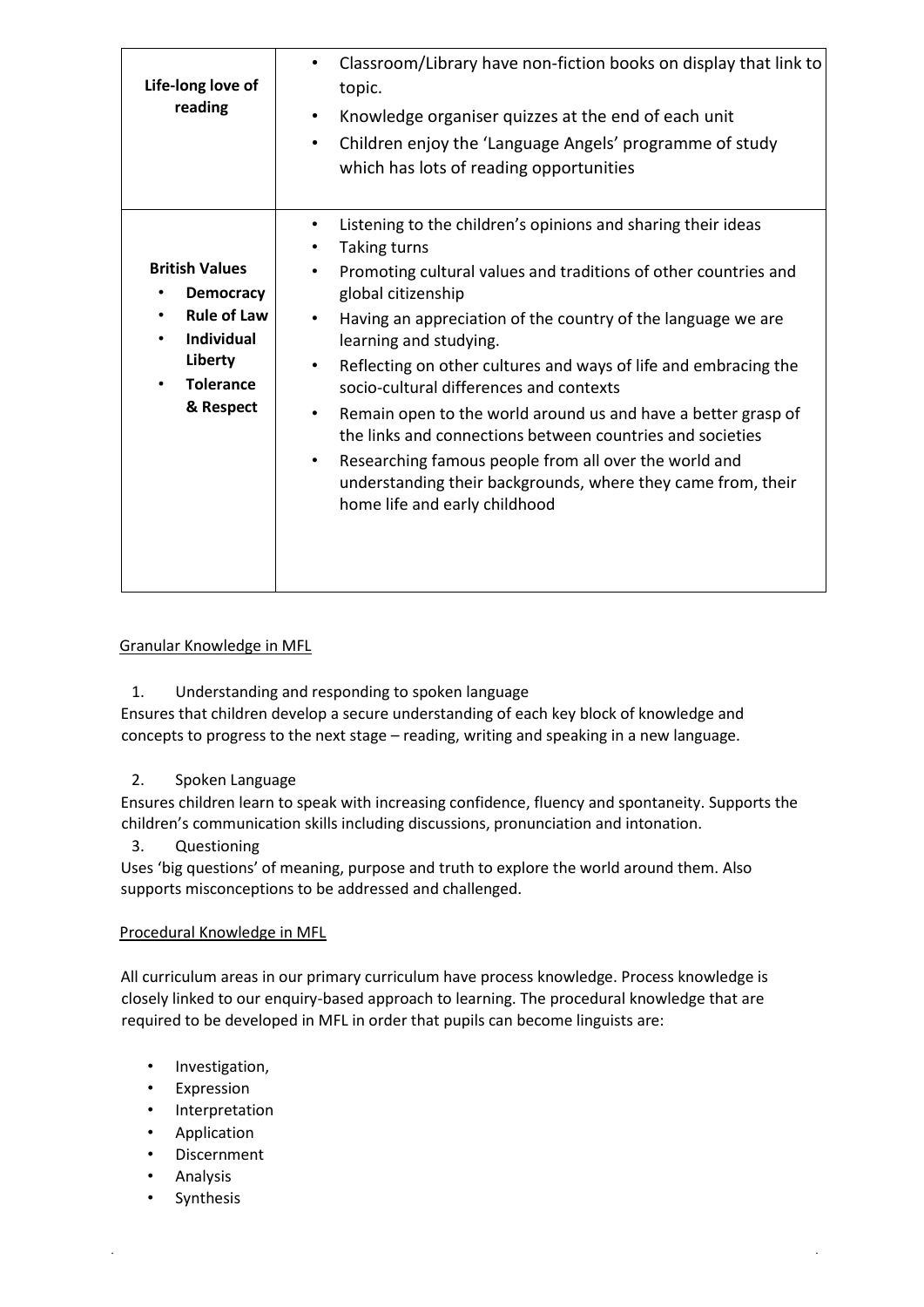**Evaluation** 

Procedural knowledge of being a linguist:

#### **Investigation**

- asking relevant questions about the language;
- broaden cultural experiences and investigate a new way of speaking

#### **Expression**

- the ability to develop accurate pronunciation and intonation so that others understand when they are reading aloud or using familiar words and phrases;
- the ability to present ideas and information orally to a range of audiences

### **Interpretation**

- the ability to broaden vocabulary and develop ability to understand new words that are introduced into familiar written material
- the ability to suggest meanings

### **Application**

• making the association in Geography between human and physical; different process of construction in DT, in Science between chemistry, maths and physics; in MFL between English and French

#### **Discernment**

• explaining the significance of a new culture and the importance of understanding a language correctly

#### **Analysis**

- distinguishing between opinion, belief, and fact
- distinguishing between the feminine, masculine and neuter forms and the conjugation of high-frequency verbs

#### **Synthesis**

• linking significant features of languages together

#### **Evaluation**

• the ability to hold a conversation in French

#### **Processes for Effective Learning in MFL**

#### **1. Motivating Learners**

This includes developing lessons to ensure engagement and positive learning. Ensuring that using the essential language is clear. Having high expectations to ensure children feel confident to try something new.

#### **2. Incorporating Culture**

This includes identifying a specific culture and incorporating this in a non-judgemental environment. Becoming a diverse society by engaging with new ways of life.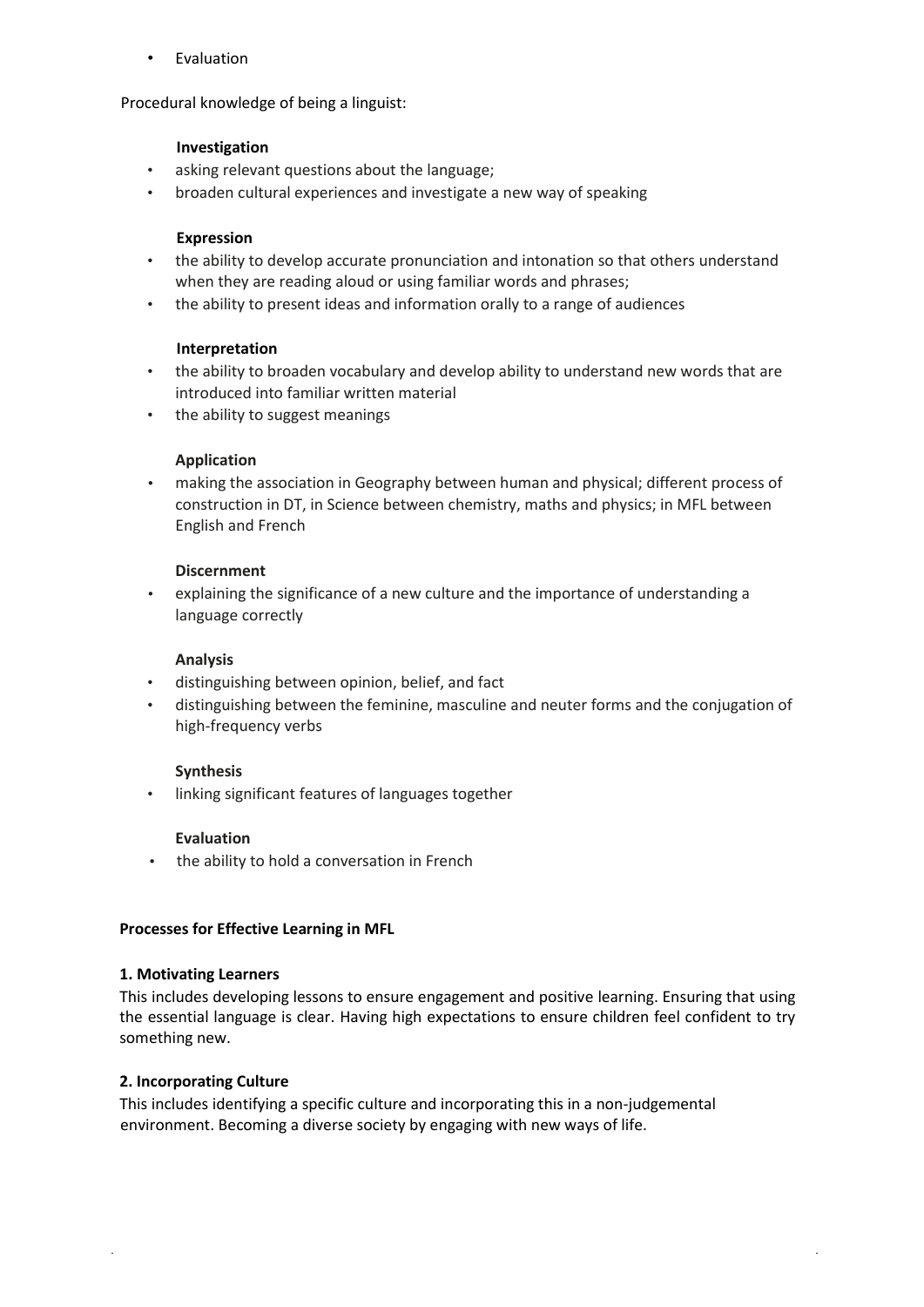# **3. Present and explain findings**

This involves presenting findings in a range of different ways; discussion, written and through ability to read in French. It includes the skill of communicating findings concisely, suggesting interpretations of findings and analysing the range of information present.

# **4. Evaluate**

This involves evaluating the conclusions made through enquiry and how this will impact on our own lives and the world around us.

# **Personal Qualities for Effective Learning in MFL**

- **Independent enquirers**
- **Critical thinkers**
- **Team workers**
- **Problem solvers**
- **Open-minded**
- **Creative**

# **Our MFL Curriculum Aims:**

- To develop our pupils understanding and response to spoken and written language from a variety of authentic sources.
- To develop our pupils speaking with increasing confidence, fluency, and spontaneity, finding ways of communicating what they want to say, including through discussion and asking questions, and continually improving the accuracy of their pronunciation and intonation.
- To enable our pupils to be able to write at varying length, for different purposes and audiences, using the variety of grammatical structures that they have learnt.
- To enable pupils to discover and develop an appreciation of a range of writing in the language studied – French.
- To develop our pupil's enthusiasm and enjoyment of cultural learning and discovery.

# **Implementation**

MFL is a statutory subject of the curriculum for all pupils in KS2. The curriculum should reflect a high-quality MFL education which 'fosters pupils' curiosity and deepen their understanding of the world.' (National Curriculum 2014). We comply with the legal requirements for the teaching of MFL by ensuring full coverage of 'The National Curriculum programmes of study for Modern Foreign Languages for KS2 2014'

MFL is taught consistently, once a week for up to one hour in all KS2 classes across St Andrew's, but is also something that KS1 will use to ensure diversity through the taking of the register in different languages, or greeting children and families using visual and written aids in a range of languages.

Teachers assess children's work in MFL by making formative and summative assessments throughout the school year. All pupils are encouraged to evaluate their own learning and to suggest ways to progress further. This is supported through the use of summative activities in the children's MFL Folders. These records enable the teacher to make an annual assessment of progress for each child, and to pass this assessment information on to the child's next teacher at the end of the year.

#### **Impact**